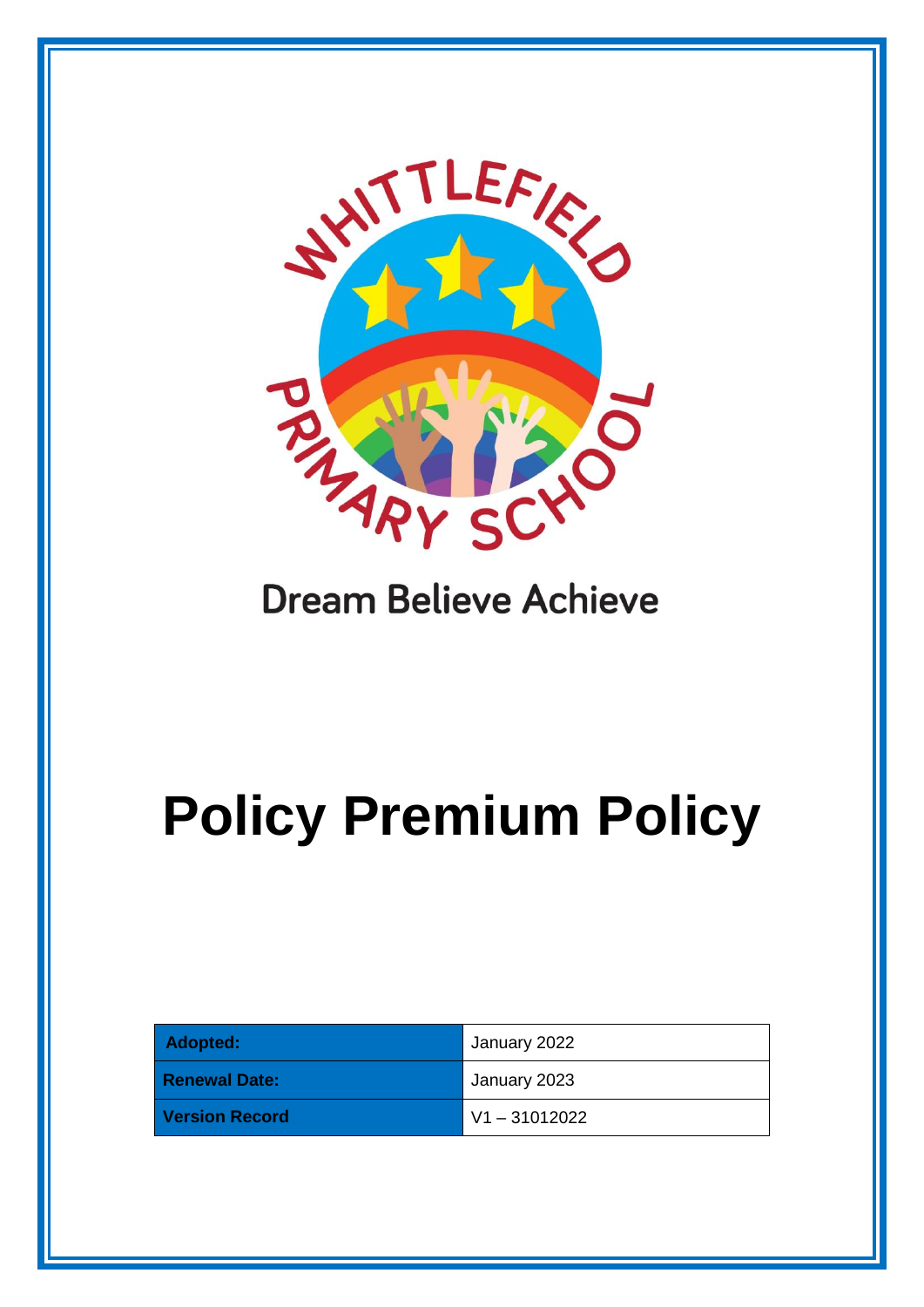# **Aims**

Our Pupil Premium policy should be read alongside our school Vision Statement and Values, Inclusion Policy and Teaching and learning Policy.

# **Our aims for all children are as follows:**

- To inspire a love for learning in children and adults and to enable them to operate as independent learnersand thinkers
- To provide a relevant curriculum for all. To equip each child with the basic skills, knowledge and understanding appropriate to their needs through a broad, balanced and creative curriculum designed to promote their spiritual, moral, social and cultural development in preparation for adult life
- To encourage a mature and positive attitude to work, to relationships and to life in general
- For children to value themselves, have good standards of behaviour and respect for others
- To foster a social, moral and religious awareness that will enable each child to become a happy, wellbalanced individual with a sense of belonging to a community.

In line with our school mission statement and aims, here at Whittlefield Primary School we have high aspirations and ambitions for our children and we believe that no child should be left behind. We strongly believe that it is not about where you come from but your passion and thirst for knowledge, and your dedication and commitment to learning that make the difference between success and failure, and we are determined to ensure that our children are given every chance to realise their full potential. Pupil Premium funding represents a significant proportion of our budget, and this policy outlines how we will ensure it is spent to maximum effect.

# **Background**

The pupil premium is a government initiative that targets additional funding for pupils from deprived backgrounds, in local authority care, adopted from care and families in the services. Research shows that pupils from these backgrounds underachieve compared to their peers. The premium is provided to enable these pupils to be supported to reach their potential. The Government has used pupils entitled to free school meals (FSM), looked after children and service children as indicators of deprivation, and have provided a fixed amount of money for schools per pupil based on the number of pupils registered for FSM over a rolling six year period. At Whittlefield, we will be using the indicator of those eligible for FSM as well as identified vulnerable groups as our target children to "close the gap" regarding attainment.

# **Context**

When making decisions about how best to use pupil premium funding, it is important to consider the context of the school, the subsequent challenges faced as well as research based findings. Common barriers for FSM children can be less support at home, poor language and communication skills (e.g. literacy deficit), lower self-esteem, self-confidence and wellbeing, more frequent behaviour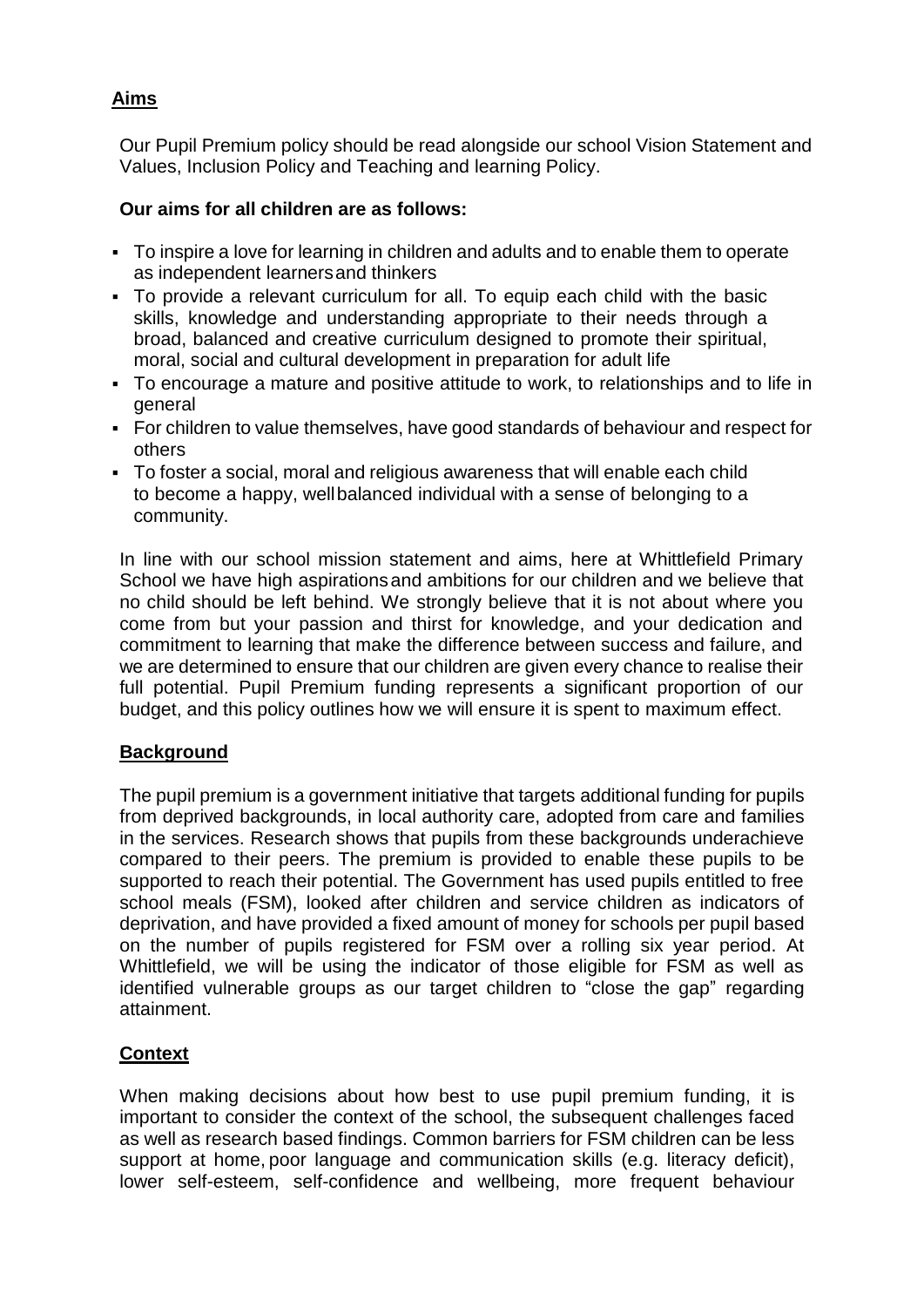difficulties, and attendance and punctuality difficulties. There may also be complex family situations that hinder children from flourishing. Some FSM children experience none of these barriers. The challenges are varied and there is no "one size fits all".

#### **Key Principles**

By following the key principles below, we believe we can maximise the impact of our pupil premium spending.

#### **Building Belief**

We will provide a culture where:

- Staff believe in ALL children and do not place a ceiling on what they can achieve
- There are "no excuses" made for underperformance
- Staff adopt a "solution-focused" approach to overcoming barriers
- Staff support children to develop "growth" mindsets towards learning

# **Analysing Data**

We will ensure that:

- All staff are involved in the analysis of data so that they are fully aware of strengths and weaknesses across the school
- We use research to support us in determining the strategies that will be most effective.

#### **Identification of Pupils**

We will ensure that:

- ALL teaching staff and support staff are involved in the analysis of data and identification of pupils
- ALL staff are aware of who pupil premium and vulnerable children are
- ALL pupil premium children benefit from the funding, not just those who are underperforming
- Underachievement at all levels is targeted (not just lower attaining pupils)
- Children's individual needs are considered carefully so that we provide support for those
- Children who could be doing "even better if….."

#### **Quality First Teaching**

We will continue to ensure that **all** children across the school receive quality first teaching, achieved by leaders:

- Setting high expectations.
- **Addressing any within-school variance**
- **Ensuring consistent implementation of policies**
- Sharing good practice within the school and drawing on external expertise
- **Investing and providing high quality CPD**
- Continuing to improve assessment through joint assessing and moderation.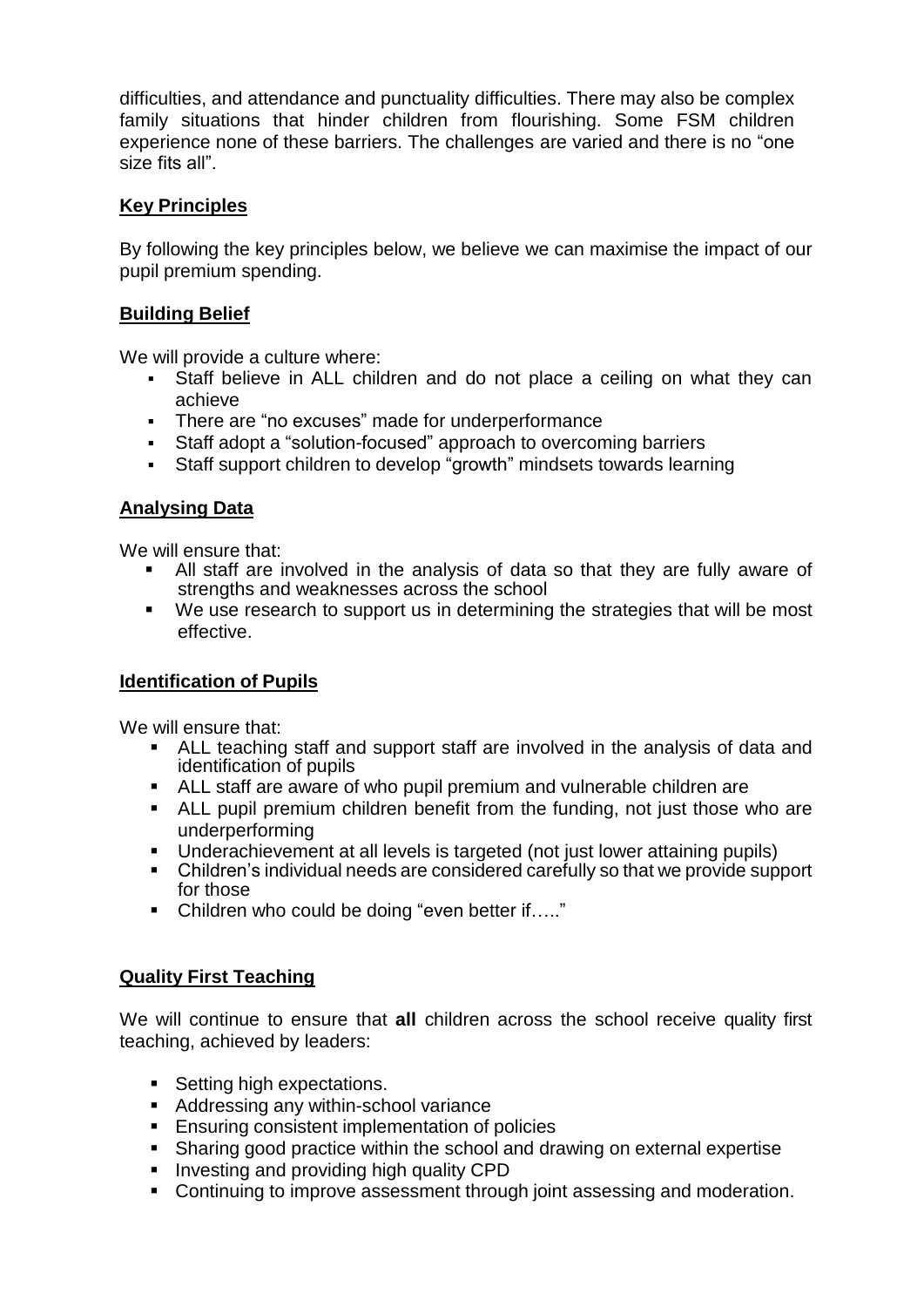#### **Increasing Learning Time**

We will maximise the time children have to "catch up" through:

- Actively teaching Behaviour for Learning to maximise lesson time
- **Improving attendance and punctuality**
- **Providing earlier intervention (KS1 and EYFS)**

#### **Individualising support**

We will ensure that the additional support we provide is effective by:

- Looking at the individual needs of each child and identifying their barriers to learning
- Ensuring additional support staff and class teachers communicate regularly
- **Providing high quality intervention across the phases**
- Matching the skills of the support staff to the interventions they provide
- Working with other agencies to bring in additional expertise
- **Providing support for parents to develop their own skills to support their** children's learning withinthe curriculum and to manage in times of crisis
- Tailoring interventions to the needs of the child (e.g. Targeted maths' revision sessions for children who struggle in the main lesson)
- Recognising and building on children's strengths to further boost

# **Going the Extra Mile**

In our determination to ensure that ALL children succeed, we recognise the need for and are committed to providing completely individualised interventions for set periods of time to support children in times of need.

#### **Monitoring and Evaluation**

We will ensure that:

- A wide range of checking strategies are used analysis of performance data, scrutiny of pupils' work, lesson observations, learning walks, case studies, and feedback (and feedforward) from staff, parent and pupil voice.
- **Internal assessment data is collected and evaluated half termly so that** the impact of interventions can be monitoredregularly
- **Internal assessments are closely moderated to ensure they are accurate**
- Teaching staff and support staff attend and contribute to pupil progress meetings each term and the identification of children is reviewed
- Regular feedback about performance is given to children and parents
- **Interventions are adapted or changed if they are not working**
- Case studies are used to evaluate the impact of pastoral interventions, such as on attendance andbehaviour. Provision mapping keeps a record of support given to every child
- Jo McCue is the named Governor for Pupil premium spending.